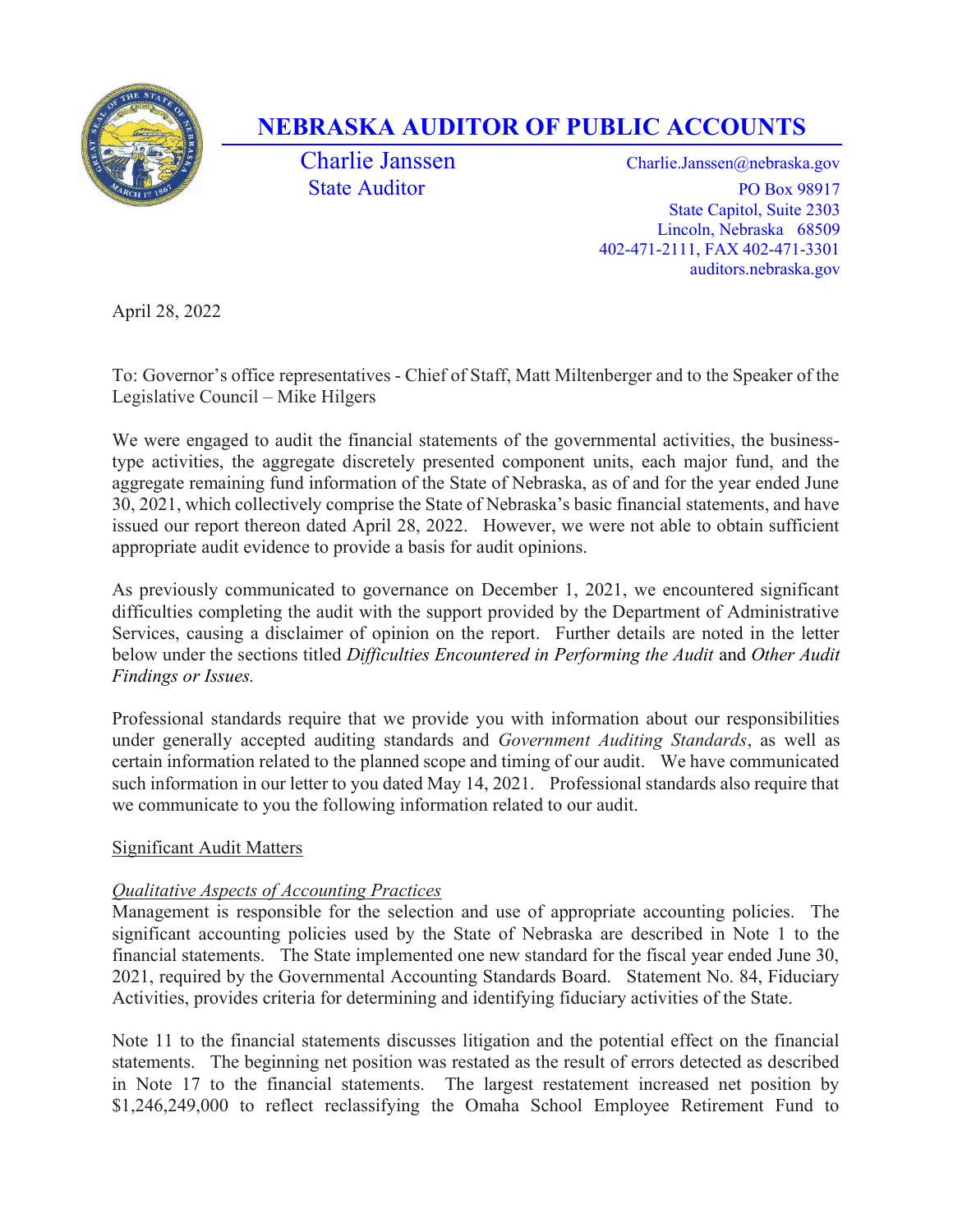Investment Trust Funds as a result of implementing GASB 84 – Fiduciary Activity. Furthermore, Note 18 to the financial statements, describes the COVID-19 Government Assistance provided to the State during the fiscal year.

We noted no transactions entered into by the State of Nebraska during the year for which there is a lack of authoritative guidance or consensus.

Accounting estimates are an integral part of the financial statements prepared by management and are based on management's knowledge and experience about past and current events and assumptions about future events. Certain accounting estimates are particularly sensitive because of their significance to the financial statements and because of the possibility that future events affecting them may differ significantly from those expected. The most sensitive estimates affecting the State of Nebraska's financial statements were:

- Management's estimate of the allowance for doubtful accounts, as disclosed in Note 3 to the financial statements, is based on historical revenues, historical loss levels, and an analysis of the collectability of individual accounts.
- The fair value of investments, in the absence of actively quoted market prices, is determined through price information from external sources, as disclosed in Note 2 to the financial statements. If pricing information from external sources is not available or if observable pricing is not indicative of fair value, judgment is required to develop the estimates of fair value using discounted cash flows and other income valuation approaches.
- Management also uses estimates when calculating self-insurance reserves, and the lives of property and equipment.

We evaluated the key factors and assumptions used to develop these estimates in determining that the estimates were reasonable in relation to the financial statements taken as a whole.

### Difficulties Encountered in Performing the Audit

We encountered significant audit difficulties in relation to the numerous errors and delays noted in the financial statements as described in the following separately issued Management Letters dated April 28, 2022:

- The Department of Administrative Services Comment No. 1 (ACFR Preparation Issues), Comment No. 2 (Unemployment Insurance Fund Issues), Comment No. 3 (GASB 84 Implementation Failure), and Comment No. 4 (Capital Asset Accounting Errors).
- The Department of Labor Comment No. 1 (Accounting Issues) and Comment No. 2 (Unemployment Insurance Benefit Payments).
- The Department of Health and Human Services Comment No. 1 (Multiple Adjustments to Accruals).

### Corrected and Uncorrected Misstatements

Professional standards require us to accumulate all known and likely misstatements identified during the audit, other than those that are clearly trivial, and communicate them to the appropriate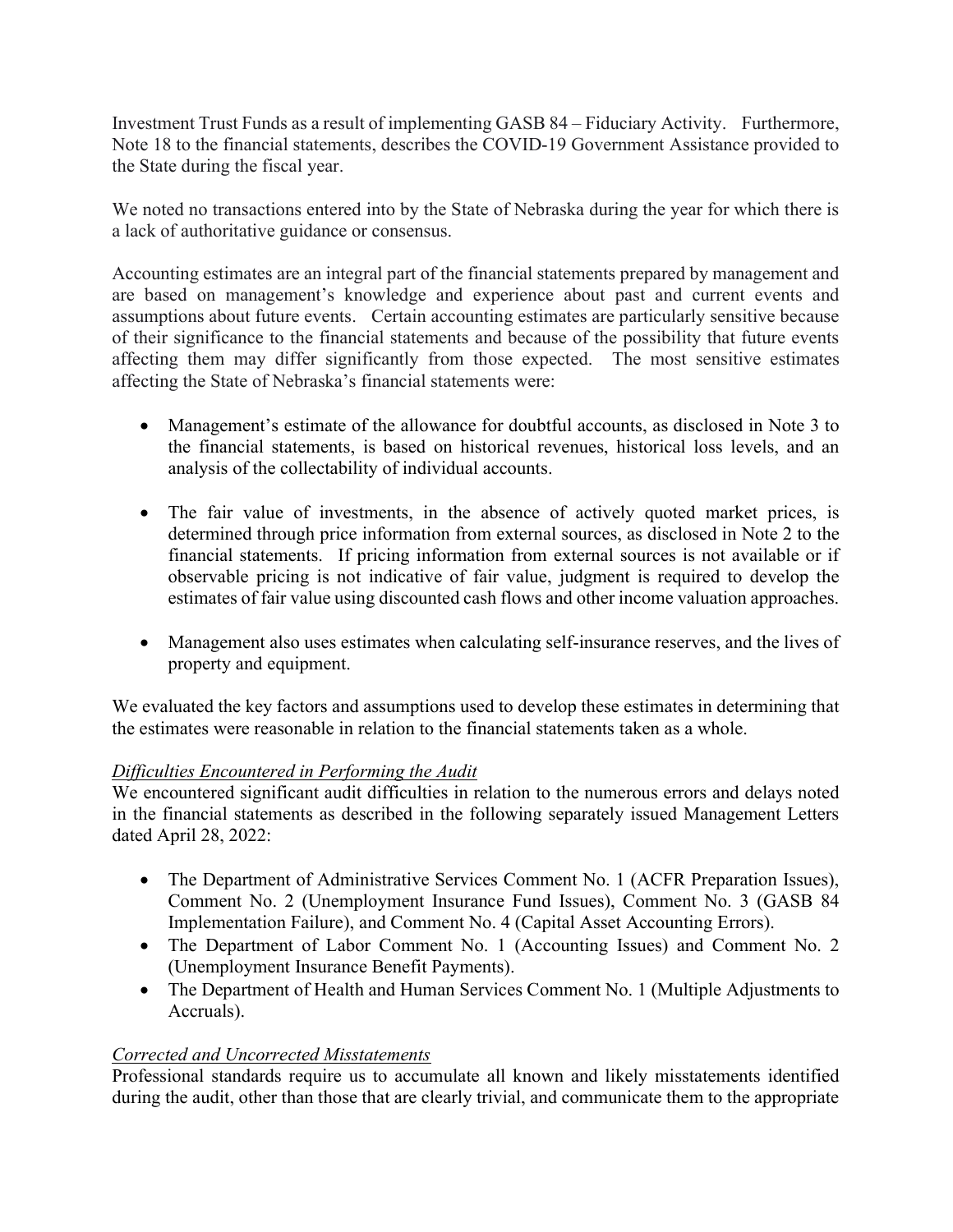level of management. The following material misstatements detected as a result of audit procedures were corrected by management:

| <b>Type of Error</b>                                  | <b>Dollar Error</b> |               |
|-------------------------------------------------------|---------------------|---------------|
| <b>Allocation Errors</b>                              | \$                  | 938,209,482   |
| GASB 84 Implementation Adjustments                    | \$                  | 896,254,645   |
| Incorrect Coding                                      | \$                  | 763,989,914   |
| Unemployment Insurance Fund Issues                    | \$                  | 367,847,169   |
| <b>Improper Eliminations</b>                          | \$                  | 312,043,696   |
| Duplicated Coronavirus Relief Funds Activity          | S                   | 248,755,293   |
| <b>Capital Asset Accounting Errors</b>                | \$                  | 186,691,264   |
| <b>DAS Accrual Errors</b>                             | S                   | 177,044,550   |
| <b>Beginning Balance Adjustments</b>                  | \$                  | 41,292,398    |
| Errors on Agency Accruals                             | S                   | 34,712,414    |
| <b>Reversing Entry Errors</b>                         | S                   | 12,280,577    |
| <b>Total Material Financial Statement Adjustments</b> | S                   | 3,979,121,402 |

The attached schedule summarizes uncorrected misstatements of the financial statements. Management has determined that their effects are immaterial, both individually and in the aggregate, to the financial statements taken as a whole.

#### Disagreements with Management

For purposes of this letter, a disagreement with management is a financial accounting, reporting, or auditing matter, whether or not resolved to our satisfaction, that could be significant to the financial statements or the auditor's report. We are pleased to report that no such disagreements arose during the course of our audit.

#### Management Representations

We have requested certain representations from management that are included in the management representation letter dated April 28, 2022.

#### Management's Consultation with Other Independent Accountants

In some cases, management may decide to consult with other accountants about auditing and accounting matters, similar to obtaining a "second opinion" on certain situations. If a consultation involves application of an accounting principle to the State of Nebraska's financial statements or a determination of the type of auditor's opinion that may be expressed on those statements, our professional standards require the consulting accountant to check with us to determine that the consultant has all the relevant facts. To our knowledge, there were no such consultations with other accountants.

#### Other Audit Findings or Issues

We generally discuss a variety of matters, including the application of accounting principles and auditing standards, with management each year prior to retention as the State of Nebraska's auditors. However, these discussions occurred in the normal course of our professional relationship and our responses were not a condition to our retention.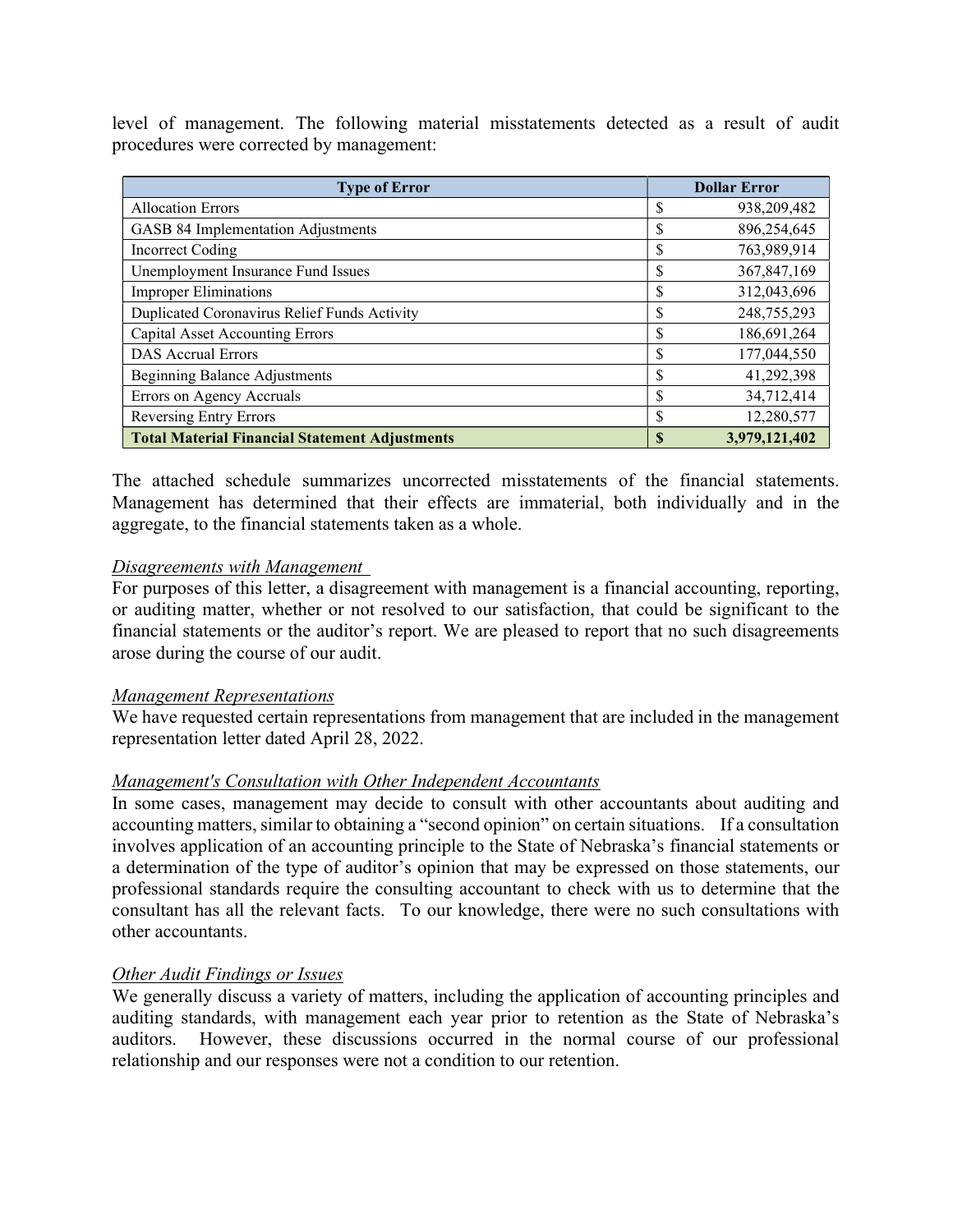A disclaimer of opinion was issued on the ACFR for the fiscal year ended June 30, 2021. A disclaimer of opinion is issued when the auditor is unable to obtain sufficient appropriate audit evidence on which to base the opinion, and the auditor concludes that the possible effects on the financial statements of undetected misstatements, if any, could be both material and pervasive. The State of Nebraska was unable to provide sufficient appropriate audit evidence that controls were in place to ensure the financial statements were free from material misstatements. During testing, we proposed over 110 adjustments to the financial statements for a total of over \$4,300,000,000. Even though the Department of Administrative Services made the majority of these proposed adjustments, the significant dollar amount and number of errors to several financial statement line items and funds, provide support that controls were not in place or were not effective for the proper presentation of the financial statements of which substantive procedures alone would not provide sufficient audit evidence. Therefore, we conclude that the possible effects on the financial statements of undetected misstatements, could be both material and pervasive. Additionally, the Nebraska Department of Labor was unable to provide timely and accurate records of the Unemployment Insurance Fund. Monies for the Fund are maintained outside of the Nebraska State Treasurer in separate bank accounts. Journal entries are prepared to record the activity in the State accounting system, EnterpriseOne. Our testing noted numerous errors and required multiple proposed adjustments to the financial statements. The Department agreed with the adjustments proposed by our office; however, due to the inability of the Department to provide accurate and complete accounting records we were unable to determine whether any further adjustments may have been necessary for the financial statements.

#### Other Matters

We applied certain limited procedures to the Management's Discussion and Analysis, the Budgetary Comparison Schedule – General Fund, the Information about Infrastructure Assets Reported using the Modified Approach, the Information about Pension Plans, and the Information About Other Postemployment Benefit Plans, which are Required Supplementary Information (RSI) that supplements the basic financial statements. Our procedures consisted of inquiries of management regarding the methods of preparing the information and comparing the information for consistency with management's responses to our inquiries, the basic financial statements, and other knowledge we obtained during our audit of the basic financial statements. We did not audit the RSI and do not express an opinion or provide any assurance on the RSI.

We were engaged to report on the Combining Financial Statements included as supplementary information, which accompany the financial statements but are not RSI. With respect to this supplementary information, we made certain inquiries of management and evaluated the form, content, and methods of preparing the information to determine that the information complies with accounting principles generally accepted in the United State of America, the method of preparing it has not changed from the prior period, and the information is appropriate and complete in relation to our audit of the financial statements. We compared and reconciled the supplementary information to the underlying accounting records used to prepare the financial statements or to the financial statements themselves.

We were not engaged to report on the introductory section, other budgetary comparison schedules or statistical section, which accompany the financial statements but are not RSI. Such information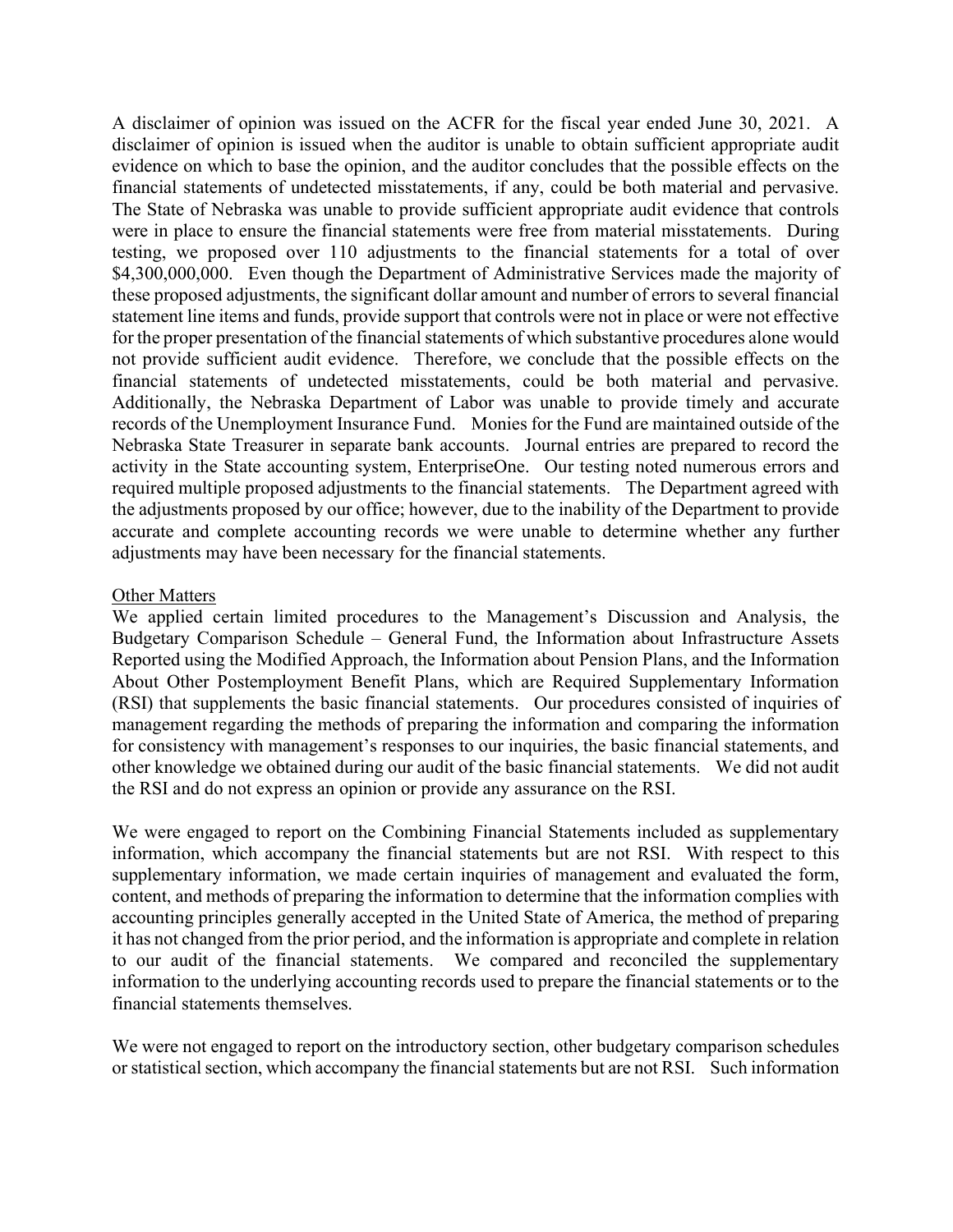has not been subjected to the auditing procedures applied in the audit of the basic financial statements, and accordingly, we do not express an opinion or provide any assurance on it.

#### Group Audit Communication

The group engagement team should communicate the following matters with those charged with governance of the group:

- 1. Instances in which the group engagement team's evaluation of the work of a component auditor gave rise to a concern about the quality of that auditor's work. No instances were encountered.
- 2. Any limitations on the group audit (for example, when the group engagement team's access to information may have been restricted). We encountered no limitations while performing our audit.
- 3. Fraud or suspected fraud involving group management, component management, employees who have significant roles in group-wide controls, or others in which a material misstatement of the group financial statements has or may have resulted from fraud. No fraud or suspected fraud involving group management, component management, employees who have significant roles in group-wide controls, or others was identified.

#### Restriction on Use

This information is intended solely for the information and use of the Governor, State Legislature, and management of the State of Nebraska and is not intended to be, and should not be, used by anyone other than these specified parties. However, this communication is a matter of public record, and its distribution is not limited.

\*\*\*\*\*

Sincerely,

Kris Kucera

Kris Kucera, CPA, CFE Assistant Deputy Auditor